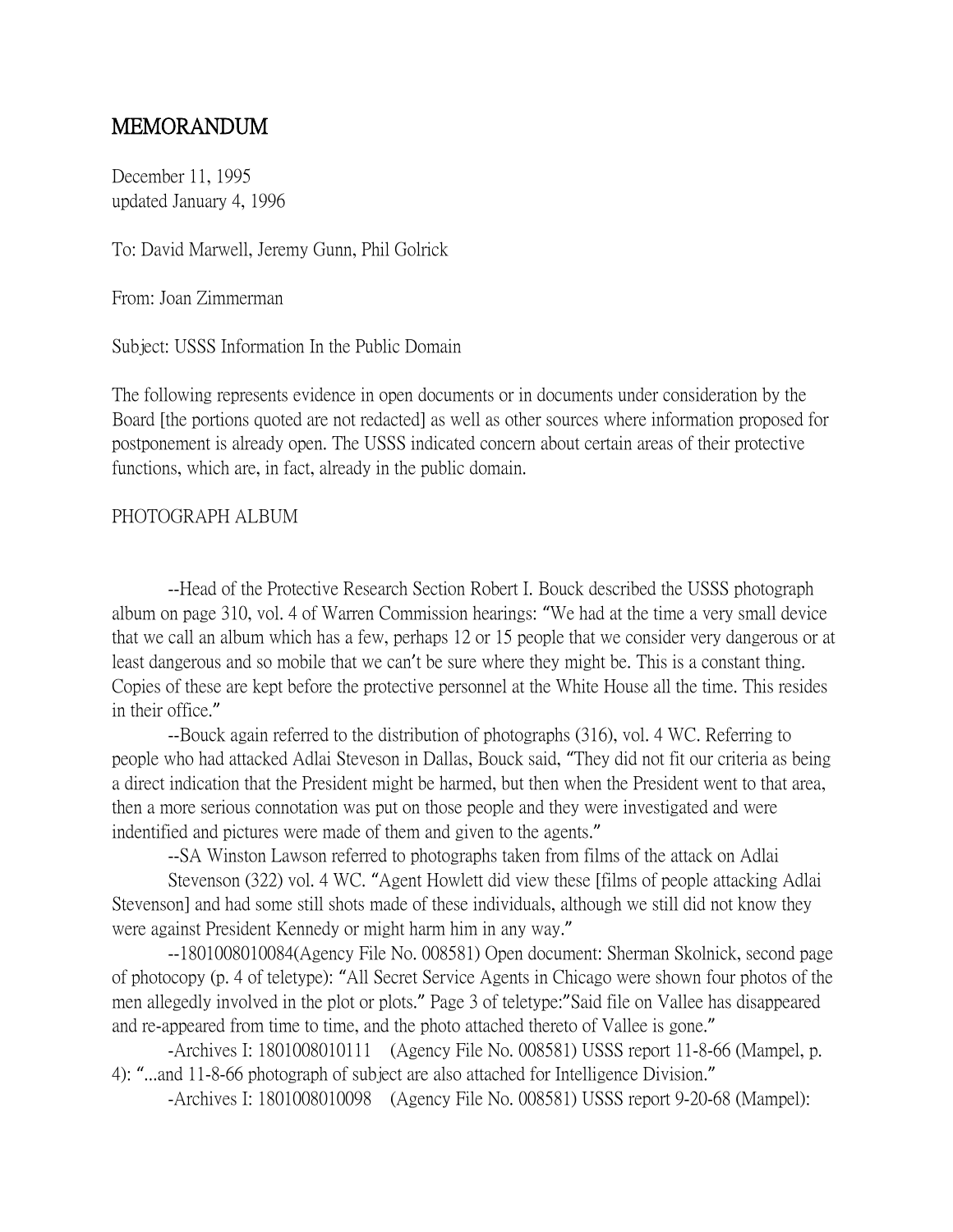"Photograph of subject was furnished to agents and detectives working the visit of Vice President Humphrey."

--Archives I: 1801008010105 (Agency File No. 008581) USSS report 4-10-67 (Mampel-Boggs): "Attached are five copies of the subject's photograph which were inadvertently left out of the file folder when it was forwarded to your district...."

--1801009710495 agency file no. 014122 interview with Glynn Young, page 2: "When shown the photo album, he was able to identify 57 as Lee Harvey Oswald; 5 as Clay Shaw...." This is OPEN IN FULL at Archives II.

--180-10070-10273 agency file no. 004825 interview with Abraham Bolden, page 5: "He said the SS agents took their pictures with a Polaroid camera." This portion not redacted.

--180-10087-10302 agency file no. 0006852 Dinneen page three: "Check ups were conducted on [ ] and photos sent to PRS on 10/2/63." (Tabled doc.)

--180-10087-10302 agency file no. 0006852 Dinneen, page Los Angeles Secret Service Report Form: "Photos of [ ] and other PRS subjects distributed." (Tabled doc.)

--180-10087-10302 agency file no. 0006852 Dinneen, page Cheyenne, Wyoming Secret Service Report Form: "CO 2-2944 pictures dispersed."(Tabled doc.)

--180-10090-10134 agency file no. 006256 Briefing Paper PRS (OPEN AT ARCHIVES II) : "[Several agents assigned in PRS] prepare photographic albums of the high risks in particular areas and also on a national basis. These photographic albums are furnished to the White House Detail agents and to the local field offices, and they are systematically reviewed and updated."

--Report of the U.S. Secret Service on the Assassination of President Kennedy Appendix A, page 8 (OPEN): "The informant then returned to Dallas with Howlett, and together with Criminal Investigation Division personnel of the Dallas police, on November 20, went to Station KRLD to view films of these events. As the informant identified certain of the ringleaders, by name, it was arranged to make still photographs of these persons and a number of others whose identities were unknown, which were subsequently distributed to the Secret Service agents and Dallas police in charge of access to Love Field and the Trade Mart."

--Ibid., Part 2, SAIC Bouck to Chief, December 3, 1963: "In cases where the dangers appear serious or the subject may be able to get to the place where the people we protect are located, an immediate 'look out' warning is transmitted to all protective offices and details. When practical this alert is provided in writing along with pictures." Continued on page 2: "The Protective Research Section maintains an up-to-date picture album of photographs and identifying information in the squad room office of the presidential protection (White House) detail."

--180-10087-10045 agency file no. 000636 Ernest Aragon (Miami), page 6:"Enclosed for PRS is photograph of Pedro Duis Diaz-Lanz, as well as lists of hotel employees of the Americana Hotel."

--180-10110-10280 agency file no. JFK Exhibit #75, Winston Lawson Final Survey Report (Dallas): "Still photographs were obtained of persons involved in this [Adlai Stevenson] incident. SA Howlett was on duty at check point entrance at Trade Mart with copies of these pictures. Detectives in the lobby and luncheon area were also furnished copies of these photographs and were screening for